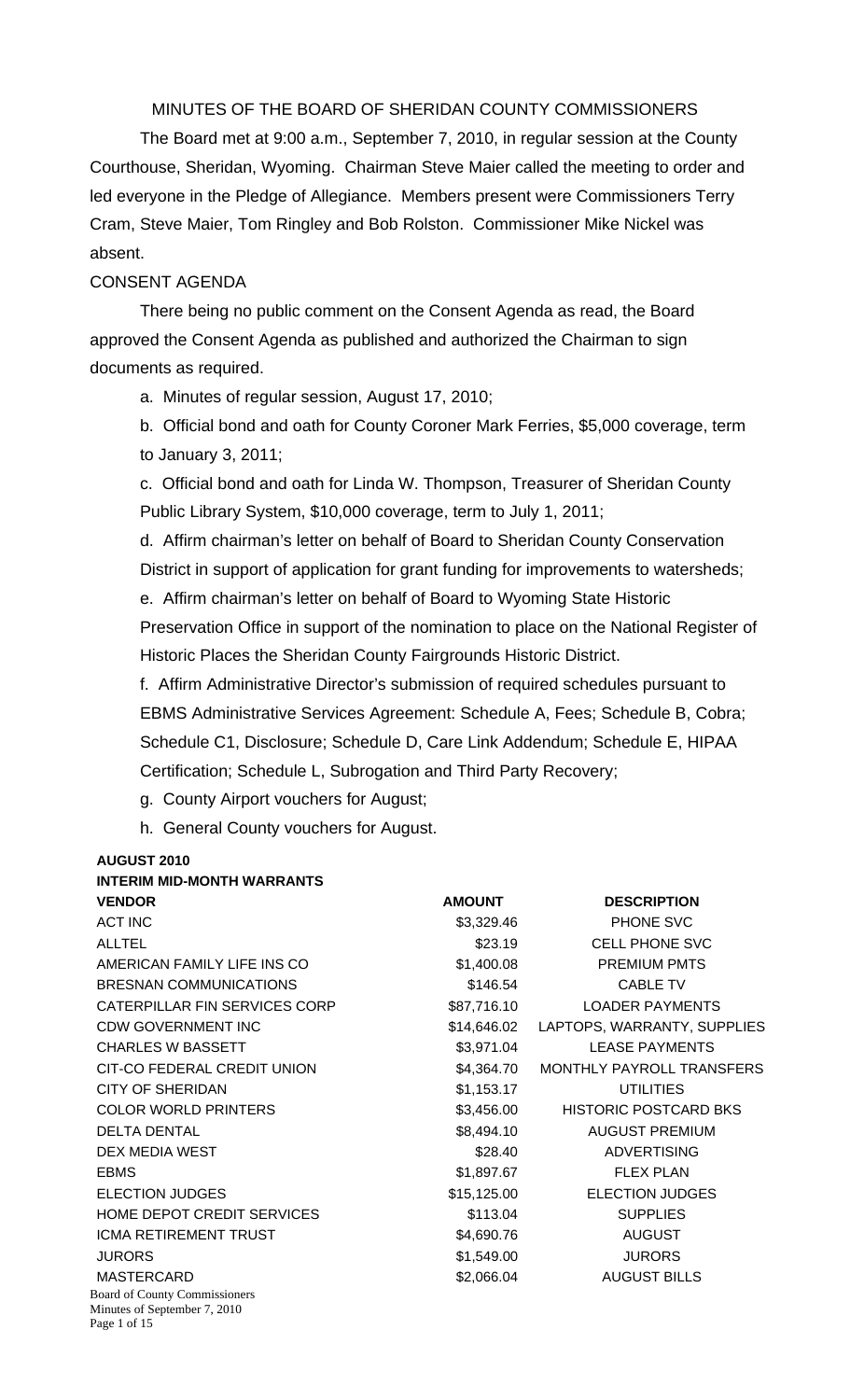| <b>MONTANA DAKOTA UTILITIES</b>                                             | \$10,164.26         | <b>UTILITIES</b>                       |  |  |
|-----------------------------------------------------------------------------|---------------------|----------------------------------------|--|--|
| <b>MOTOROLA</b>                                                             | \$15,673.20         | <b>SERVICE AGRMNT</b>                  |  |  |
| MOUNTAIN VIEW BUILDING INC                                                  | \$12,024.89         | <b>FAIRGROUNDS DRAINAGE IMPROV</b>     |  |  |
| NATIONAL BUSINESS SYSTEMS                                                   | \$5,153.62          | <b>STATEMENTS</b>                      |  |  |
| <b>NCPERS GROUP LIFE INS</b>                                                | \$416.00            | <b>PRUDENTIAL LIFE</b>                 |  |  |
| <b>ORCHARD TRUST</b>                                                        | \$6,181.78          | WYO DEFERRED COMPENSATION              |  |  |
| <b>PAETEC</b>                                                               | \$26.53             | PHONE SVC                              |  |  |
| PEAK CONSTRUCTION LLC                                                       | \$8,232.50          | PUB HLTH BLDG ROOFING                  |  |  |
| POWDER RIVER ENERGY CORP                                                    | \$31.73             | <b>UTILITIES</b>                       |  |  |
| QWEST                                                                       | \$5,107.51          | PHONE SVC                              |  |  |
| RANGE TELEPHONE CO-OP<br>SHERIDAN AREA RURAL FIRE PROTECTION<br><b>DIST</b> | \$367.21<br>\$83.00 | PHONE SVC<br><b>REFUND FILING FEES</b> |  |  |
| SHERIDAN AREA WATER SUPPLY                                                  | \$369.90            | <b>WATER</b>                           |  |  |
| SHERIDAN CHAMBER OF COMMERCE                                                | \$20.50             | <b>CHAMBER BUCKS</b>                   |  |  |
| SHERIDAN CNTY TREAS HEALTH INS                                              | \$128,792.00        | <b>HEALTH INS/FLEX PLAN FEE</b>        |  |  |
| SHERIDAN CNTY TREAS PAYROLL TAX                                             | \$130,211.36        | 941                                    |  |  |
| STAPLES ADVANTAGE                                                           | \$723.92            | <b>SUPPLIES</b>                        |  |  |
| <b>TOWN OF CLEARMONT</b>                                                    | \$64.00             | <b>UTILITIES</b>                       |  |  |
| UNITED LIFE INSURANCE CO                                                    | \$1,458.45          | <b>AUGUST</b>                          |  |  |
| US BANK CORPORATE REAL ESTATE                                               | \$750.00            | OFFICE RENT                            |  |  |
| <b>VERIZON WIRELESS</b>                                                     | \$1,631.12          | <b>CELL PHONE SVC</b>                  |  |  |
| <b>WACO</b>                                                                 | \$580.00            | <b>REGISTRATIONS</b>                   |  |  |
| <b>WALMART COMMUNITY</b>                                                    | \$198.03            | <b>SUPPLIES</b>                        |  |  |
| <b>WRIGHT EXPRESS</b>                                                       | \$8,289.79          | <b>FUEL</b>                            |  |  |
| <b>WYDOT</b>                                                                | \$6.00              | <b>EXEMPT PLATES</b>                   |  |  |
| WYO CHILD SUPPORT ENFORCEMENT                                               | \$140.00            | <b>CHILD SUPPORT</b>                   |  |  |
| <b>WYO RETIREMENT SYSTEM</b>                                                | \$65,228.25         | <b>AUGUST</b>                          |  |  |
| WYO WORKERS COMPENSATION DIV                                                | \$8,085.14          | <b>AUGUST</b>                          |  |  |
| WYOMING SECRETARY OF STATE                                                  | \$30.00             | <b>NOTARY</b>                          |  |  |
| TOTAL MID-MONTH INTERIM WARRANTS PAID                                       | \$564,211.00        |                                        |  |  |
|                                                                             |                     |                                        |  |  |
| <b>GENERAL COUNTY WARRANTS</b>                                              |                     |                                        |  |  |
| A & M SERVICE & SUPPLY                                                      | \$70.00             | <b>REPAIR</b>                          |  |  |
| A PLUS PLUMBERS                                                             | \$429.62            | <b>PLUMBING</b>                        |  |  |
| ABC SIGNS AND SPECIALTIES                                                   | \$1,586.25          | <b>SIGNAGE</b>                         |  |  |
| AKSAMIT, JENNIFER                                                           | \$36.50             | <b>RECORDS</b>                         |  |  |
| AMERICAN WELDING & GAS                                                      | \$111.15            | <b>SUPPLIES</b>                        |  |  |
| <b>ANYTHING WOOD</b>                                                        | \$130.00            | <b>LAWN CARE</b>                       |  |  |
| <b>A-PLUS SERVICES</b>                                                      | \$35.00             | <b>TOWING</b>                          |  |  |
| ATTORNEYS AT LAW OF WYO                                                     | \$281.25            | <b>LEGAL</b>                           |  |  |
| <b>BENNICK, CONNIE</b>                                                      | \$58.29             | <b>CLTHG ALLOW</b>                     |  |  |
| BERRY, DAVID                                                                | \$540.00            | <b>CONT LABOR</b>                      |  |  |
| <b>BIG HORN SERVICES LLC</b>                                                | \$6,720.00          | <b>CRUSHED BASE MATERIAL</b>           |  |  |
| <b>BIGHORN DESIGN</b>                                                       | \$138.00            | <b>SHIRTS</b>                          |  |  |
| <b>BIRCHBY, RHONDA</b>                                                      | \$132.31            | <b>EXP REIMB</b>                       |  |  |
| <b>BLOEDORN LUMBER</b>                                                      | \$139.20            | <b>MATERIAL</b>                        |  |  |
| <b>BOB BARKER CO</b>                                                        | \$1,120.42          | <b>GLOVES, SUPPLIES</b>                |  |  |
| <b>BOBS PEST CONTROL</b>                                                    | \$35.00             | <b>SERVICE</b>                         |  |  |
| <b>BURGESS DESIGN GROUP</b>                                                 | \$412.50            | <b>BOOKLET DEVELOP</b>                 |  |  |
| <b>BUSTECH INC</b>                                                          | \$24.00             | <b>MOUSE</b>                           |  |  |
| CARLSON, KATIE                                                              | \$21.00             | <b>MILEAGE</b>                         |  |  |
| <b>CARQUEST AUTO PARTS</b>                                                  | \$60.99             | <b>TRLR KIT</b>                        |  |  |
| CARR, THOMAS                                                                | \$1,000.00          | <b>STG FACILITY LEASE PMT</b>          |  |  |
| <b>CARTRIDGE WORLD</b>                                                      | \$95.92             | <b>CTDGS</b>                           |  |  |
| <b>CBM FOOD SERVICE</b>                                                     | \$26,104.79         | <b>INMATE MEALS</b>                    |  |  |
| <b>CDW GOVERNMENT INC</b>                                                   | \$13,888.97         | MODULES, WINDOWS, SUPPLIES             |  |  |
|                                                                             |                     |                                        |  |  |

Board of County Commissioners Minutes of September 7, 2010 Page 2 of 15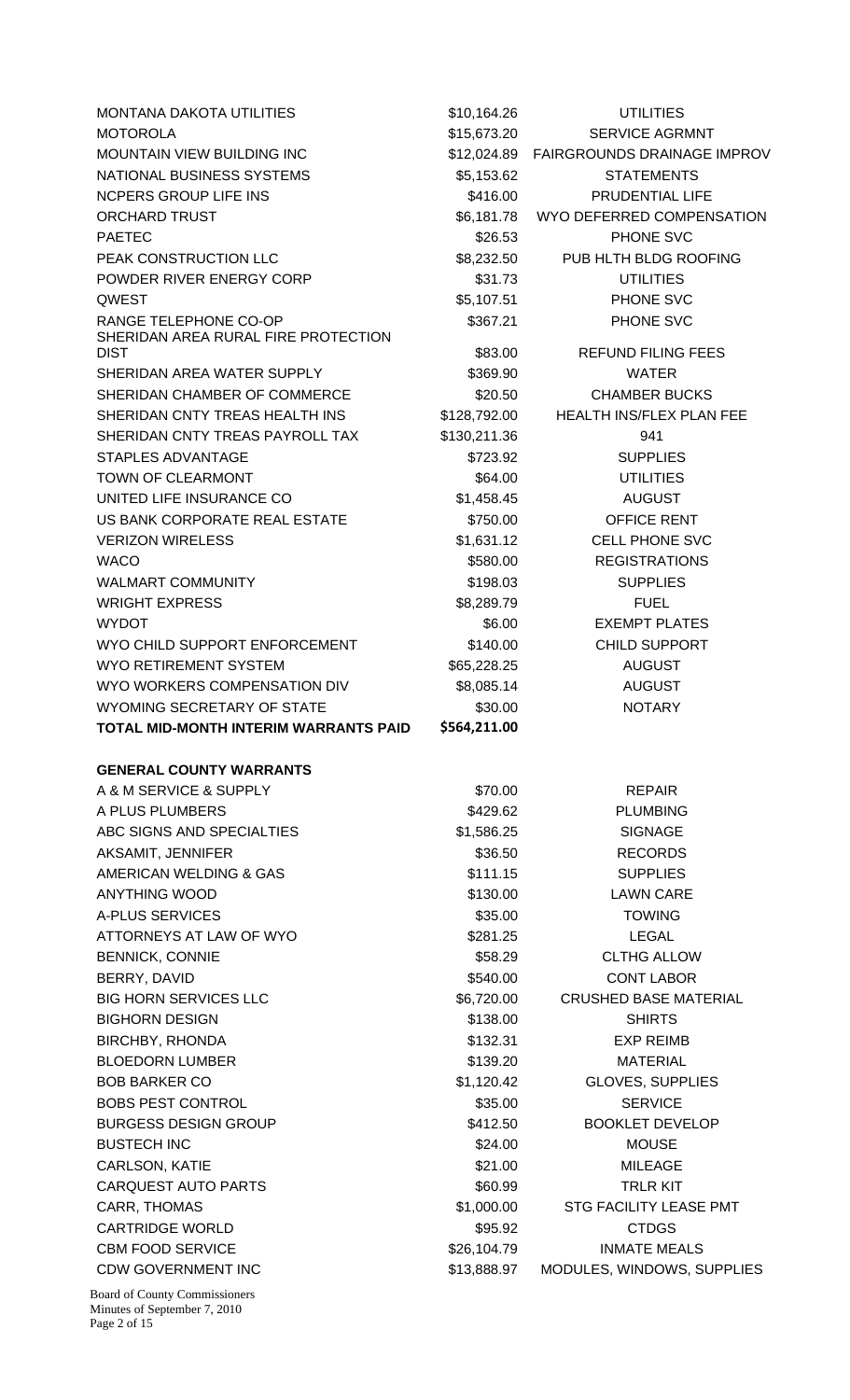$\text{CED INC}$  LIGHTS  $\text{S44.10}$  LIGHTS CHAMPION FERRIES FUNERAL HOME \$2,615.00 REMOVALS, SERVICES CHEMICAL TESTING PROGRAM  $$9.00$  BLOOD KITS CIRCLE S SANITATION 6280.00 SANITATION CITY LANDFILL **TRASH** \$104.12 TRASH CITY OF SHERIDAN \$800.38 CIVIL AIR PATROL MAGAZINE **1990 - Example 2014** \$145.00 ADVERTISING CLARION ASSOCIATES  $$14,091.00$  CONSERVATION DESIGN CMG WYOMING LLC 6247,612.72 METZ ROAD COLLINS COMMUNICATIONS INC \$70.00 INTERNET SVC COMMUNICATION TECHNOLOGIES \$285.00 RADIO INSTALLATION COMPUTER SOFTWARE ASSOC  $\begin{array}{ccc} 1.6 & 3723.44 & \text{SUPPORT, WEBHOST FEE} \end{array}$ COMTRONIX \$312.00 ALARM MONITORING CORRECTIONAL HEALTHCARE MGMT \$19,244.32 INMATE MEDICAL CRAZY MOUNTAIN KENNELS \$250.00 CERTIFICATION CULLIGAN OF SHERIDAN \$2,901.80 WATER, SALT CUNDIFF, SHELLEY \$280.00 LEGAL D & R ELECTRONICS CO \$174.25 FLASHER MODULES DCM CONSTRUCTION LLC  $$238,411.52$  PASS CREEK DESERT MOUNTAIN CORPORATION \$22,842.86 ROAD SAVER ED HAMMER INC **EXECUTE:** THE SALE OF S460.40 OIL CHNGS, REPAIRS ELECTION SYSTEMS & SOFTWARE  $$995.63$  BELTS, SUPPLIES EMPLOYEE DATA FORMS THE SECOND SECTION AND STREET STATES OF CALENDARS ENTECH INC **ENTECH INC** \$43,519.13 SHERIDAN CNTY RD 80 ESRI INC \$14,575.32 ARC MAINT, SUBSCRIP EXCEL CONSTRUCTION INC \$383,235.11 SHERIDAN CNTY RD 80 IMPROV FARMERS CO-OP OIL **1998 Example 20 S2,555.71** FUEL FASTENAL \$1,377.36 PARTS FECK, SUSAN **EXECUTE A SET A SET A SET A SET A** \$21.50 MILEAGE FERRIES, JAY \$390.00 CONT LABOR FERRIES, MARK \$366.50 CORONER, RECORDS FIBERPIPE 534.00 PAGING FREMONT MOTOR **\$180.71** REPAIRS GALLS \$296.49 SPEAKERS GARY BRINK INC **6. In the State of the State of State 3180.46** REPLACE FILTER GASES PLUS NORCO \$422.20 SUPPLIES HEATH, DIANA \$0.50 RECORDS HEIN, KIM \$10.14 EXP REIMB HEMOCUE INC **EXECUTE:**  $$504.00$  CUVETTES HINK, JEFF \$15.37 CLOTHING HUB INT'L MOUNTAIN STATES \$500.00 CRIME POLICY HURLEY, RICK \$129.99 CLTHG ALLOW JACKS TRUCK & EQUIPMENT  $$268.30$  PARTS JB STORAGE CONTAINERS  $$588.82$  STG CONT RENT JLN NETWORKING \$2,166.00 MAINT SVC K B COMMERCIAL PRODUCTS  $$87.24$  DISINFECTANT KANE, PHILIP J III \$2.50 RECORDS KIMMEL, KERRIE \$1.00 RECORDS KINNAIRD LAW OFFICE **\$675.00** LEGAL KLEPPERICH, JACQUELYN **\$186.73** EXP REIMB KOLTISKA, SANDY \$10.00 LAMPS KREISERS INC \$127.06 GLOVES LAKE DESMET COUNTIES COALITION \$53,845.00 ANNUAL CONTRIBUTION LANNANS SUPPLY CO **\$155.26** SUPPLIES LAYA, GARY \$147.92 MAINT LEWIS HOLDING CO INC **EXECUTE:** \$450.00 HAUL PIPE

PRINTER, WATER CARDS, VIN INSPECT

Board of County Commissioners Minutes of September 7, 2010 Page 3 of 15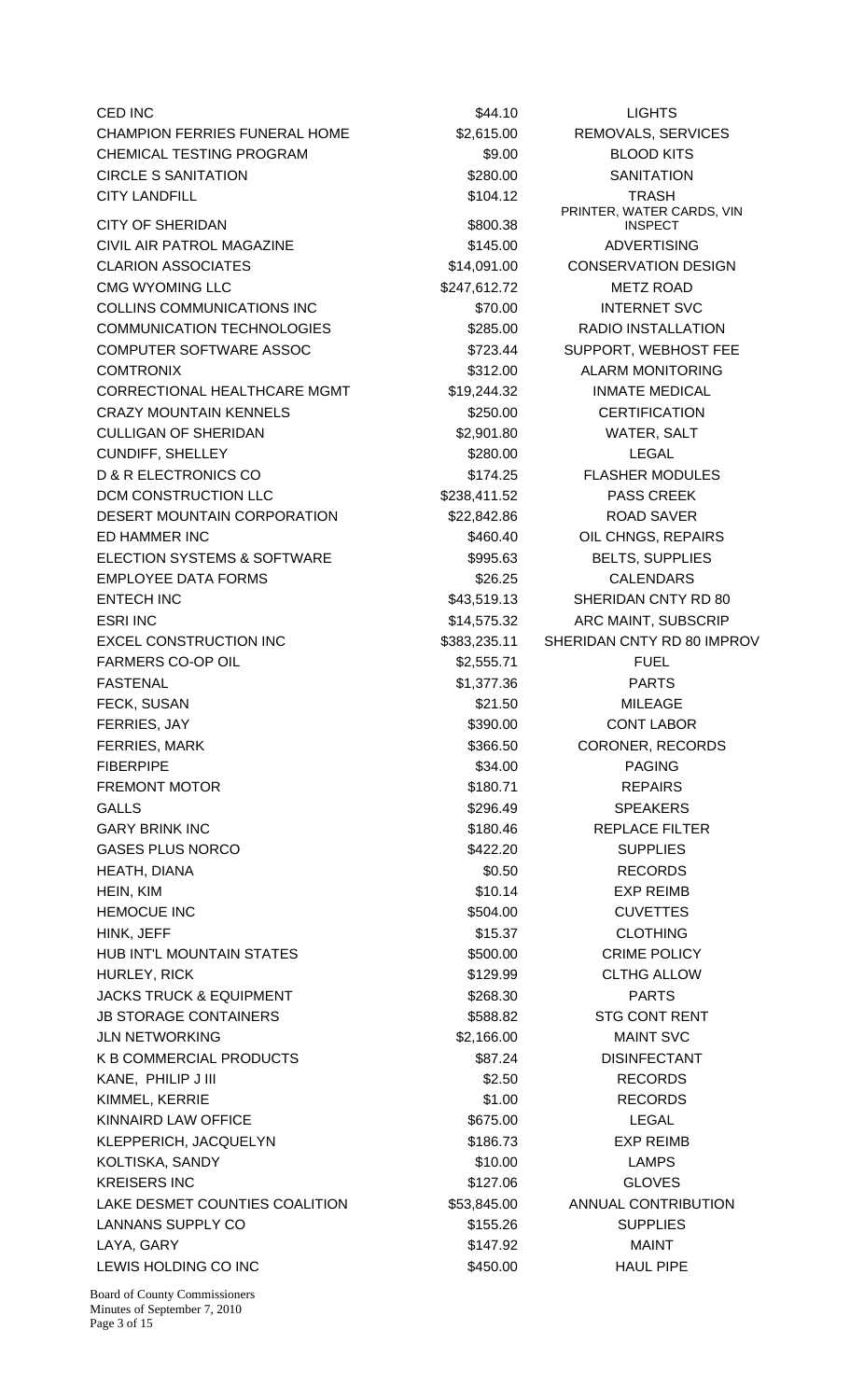LITTLE LIZA JANE'S CATERING THE SALL STARS AND SARD SARD SELECTION MEALS LOCAL GOVERNMENT LIABILITY POOL \$5,000.00 CLAIM SETTLEMENT LOCO PRINTING  $$2,501.00$  PRINTING LUCKIE, KARLA \$19.50 RECORDS LYNN PEAVEY COMPANY **1990.30** S290.30 SUPPLIES MARTINIS DETAILING LLC \$299.90 DETAIL MCMURRY READY MIX \$354,867.97 MELANIE KAWULOK, RN \$49.43 SUPPLIES MEMORIAL HOSPITAL **1988-117** S8,854.17 FIXED COST PMT MIKES ELECTRIC INC \$302.76 REPAIRS MORRIS, KAYLA \$87.50 RECORDS MORRIS, MIKE \$19.83 ELECTION MEALS MORRIS, ROBERT  $$121.03$  CLOTHING MOUNTAIN PLAINS AIDS EDUCATION & TRNG \$35.00 TRAINING MOUNTAIN VIEW BUILDING INC  $$85,232.70$  CRUSHED BASE MURPHY, RAY \$90.00 CONT LABOR NADA APPRAISAL GUIDES \$140.00 GUIDE NADA OFFICIAL USED CAR GUIDE  $$1,039.00$  SUPSCRIP NAPA AUTO PARTS \$202.14 PARTS NATIONAL BUSINESS SYSTEMS  $$1,833.50$  NOTICES NEW DAWN TECHNOLOGIES INC  $$1,675.80$  SUPPORT, UPGRADES NORTHERN INDUSTRIAL HYGIENE \$1,807.60 CONSULTING NOVUS AUTO GLASS \$375.00 WINDSHLD RPRS NUTRITION ACTION **120.00** SUBSCRIPTION ODELL CONSTRUCTION INC  $$45,900.00$  PUB HLTH BLDG UPGRADES OFFICE OF RURAL HEALTH  $$100.00$  REGISTRATIONS OREILLY AUTOMOTIVE INC **Example 20 S448.17** PARTS P P R LLC \$675.00 REPAIRS PADLOCK RANCH COMPANY **1992 125.00** \$25.00 SCALE USAGE PHOTO FINISH INC **EXECUTE:** The State of the State of State of the State of State of State of State of State of State of State of State of State of State of State of State of State of State of State of State of State of St PLAINSMAN PRINTING INC **\$3,030.89** PRINTING PRESTFELDT SURVEYING  $$1,728.25$  MCCORMICK RD ROW PRILL BROTHERS INC **8117.00** REPAIR COOLER PS FLOORING MOPSTERS 685.00 CLEANING PTOLEMY DATA SYSTEMS  $$3,397.00$  MANAGED IT SVCS QUIK SAK \$67.50 FUEL QUILL CORPORATION 6252.20 SUPPLIES RANCHHAND FENCING LLC  $$9,493.35$  FENCING RANGE TELEPHONE CO-OP  $$85.05$  PHONE SVC RAPID FIRE PROTECTION INC **1996 100 S460.00** INSPECTIONS RESPOND FIRST AID SYSTEMS  $$114.45$  SUPPLIES ROETECH INC 6 1,815.00 TESTING S G WELSH CO \$10,885.68 SCA BUS PARK PATHWAY SANOFI PASTEUR INC \$526.05 VACCINES SCHONENBACH, KATHIE \$88.00 MILEAGE SERVALL UNIFORM & LINEN SUP TOWELS \$80.08 TOWELS SHERIDAN ACE HARDWARE \$351.93 SUPPLIES SHERIDAN CHAMBER OF COMMERCE \$101.25 MEMBERSHIP SHERIDAN CNTY AIRPORT  $$38,700.00$  FIXED COST PMT, LEASE PMTS SHERIDAN CNTY COMMISSIONERS **\$120.91** \$120.91 SUPPLIES SHERIDAN CNTY FAIR ASSN \$35,416.67 FIXED COST PMT SHERIDAN CNTY FULMER PUBLIC LIBRARY \$86,666.67 FIXED COST PMT SHERIDAN CNTY JUSTICE OFFICE **1200** \$240.00 TUTORING SHERIDAN COMMERCIAL CO  $$1,260.84$  SUPPLIES SHERIDAN COMPUTER INC **\$137.45** INSTALL FUSER SHERIDAN ELECTRONICS LLC **SPACIFIC ASSAULT CASIO BUNDLE** 

GRAVEL CRUSHING & **STOCKPILING** 

Board of County Commissioners Minutes of September 7, 2010 Page 4 of 15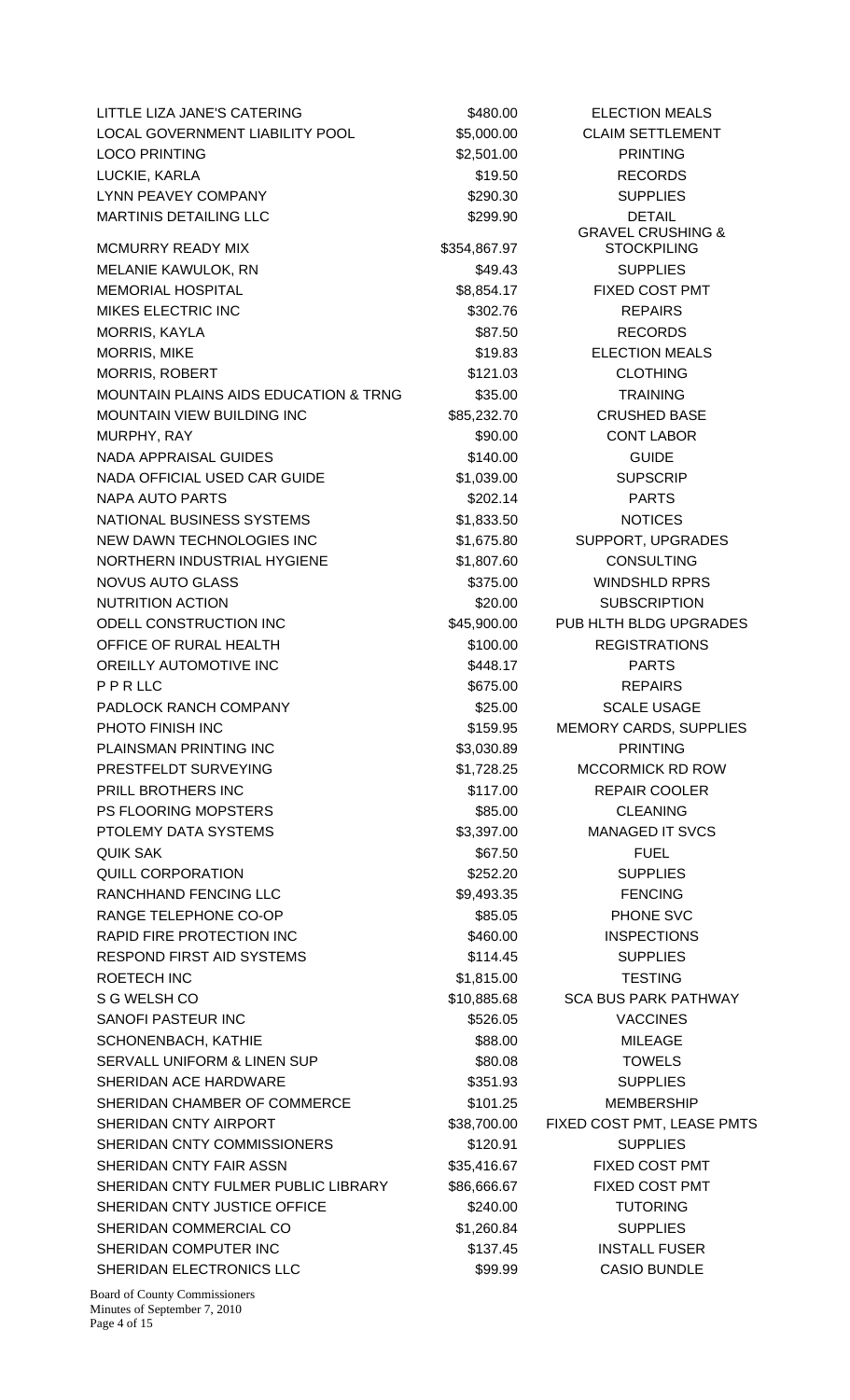SHERIDAN FIRE EQUIPMENT **1200 CONTROLS SESS** 568.50 EXTINGUISHER WORK SHERIDAN LOCK & KEY \$146.30 CHANGE LOCKS, KEYS SHERIDAN MEDIA \$320.00 ADVERTISING SHERIDAN MOTOR **\$7,405.80 REPAIRS** SHERIDAN PRESS \$3,118.45 ADVERTISING SHERIDAN PRESS INC. \$579.60 ADVERTISING SHERIDAN SEED CO \$32.99 K9 FOOD SHIPTONS BIG R \$231.99 PARTS, SUPPLIES SMITH, SHELLEEN \$17.00 RECORDS SOLVE IT INC **All and Struck Contract Contract Contract Contract Contract Contract Contract Contract Contract Contract Contract Contract Contract Contract Contract Contract Contract Contract Contract Contract Contract Cont** SORENSON FORENSICS LLC **S3,624.00** EVIDENCE ANALYSIS SOURCE OFFICE PRODUCTS  $$2.487.97$  SUPPLIES SPEARFISH AMBULANCE SERVICE  $$6.00$  CPR CARDS SPILLMAN TECHNOLOGIES  $$3,658.00$  MOBILE LICENSES ST VINCENT HEALTHCARE \$169.17 FACILITY CHG STEVES TRUCK SERVICE **\$376.76** STEVES TIRE REPAIR STRAHAN & ASSOCIATES PC  $$407.67$  SCREENINGS, HLTH OFFICER SWANSON SERVICES CORP  $$5,578.20$  COMMISSARY ORDERS SYSCO FOOD SERVICES **\$382.93** SUPPLIES TEDS TOWING **TEDS TOWING EXAMPLE 12 TOWING** TERRY, SUSAN \$35.00 MILEAGE THE COUNTRY BOUNTY **128.00** \$428.00 ADVERTISING THE TROPHY CASE THE TROPHY CASE THE STOLE STOLEN STOLEN STOLEN STOLEN TAGS THOS Y PICKETT & CO INC  $$1,100.00$  VALUATION CONTRACT THYSSENKRUPP ELEVATOR THE SELEV MAINT TIGER DIRECT INC **the state of the SSS-54** S56.54 LAPDESKS TIRE-RAMA CORPORATE OFFICE \$2,023.24 TIRES, REPAIRS TOP OFFICE PRODUCTS \$5,509.84 TRICOUNTY GAS INC **Example 2018** S624.00 **FUEL** TSP INC 6-19,321.83 ENGINEERING TW ENTERPRISES INC  $$1,064.78$  REPAIRS VALLEY MOTOR HONDA **1998 120 STS** 79.39 REPAIRS, SUPPLIES VALLEY MOTOR LEASING  $$2,451.54$  LEASE PMTS VINYL PRODUCTS MFG INC  $$4,872.93$  MATTRESSES VISTA WEST ENGINEERING  $$40,854.70$  ENGINEERING WALMART COMMUNITY **1200 SETS** \$329.27 SUPPLIES WAREHOUSE FURNITURE CO  $$344.00$  BED WAREHOUSE MARKET INC  $$1,023.28$  SUPPLIES WELLS FARGO BANK \$31.00 DEPOSIT TICKETS WESTERN MUNICIPAL CONST OF WYO \$55,738.80 SCA WATERLINE EXTENSION WILLIAMSON, MYRL **AN ARRY AN ARRY 1999 ST AT A STATE STATES AND STATE STATES BLDG PMT** WILLIAMSON, WANDA \$173.50 MILEAGE WORDEN, WESLEY **\$360.00** \$360.00 CONT LABOR WPCI 80 NOVEMBER 28.50 SCREENING WYOMING CHILD SUPPORT ASSN \$60.00 MEMBERSHIP WYOMING DEPT OF HEALTH \$240.00 COLLECTION KITS WYOMING ELECTRIC INC **63,581.92** REPAIRS, INSTALLATIONS WYOMING MACHINERY COMPANY  $$1,216.12$  PARTS WYOMING PUBLIC HEALTH LAB  $$240.00$  COLLECTION KITS WYOPASS \$575.00 REGISTRATIONS **TOTAL GENERAL COUNTY WARRANTS \$1,995,464.20 AIRPORT WARRANTS**  ALLTEL \$28.06 CELL PHONE SVC BLOEDORN LUMBER \$15.95 SUPPLIES

REPAIRS, TABLE, COPY CHGS, **SUPPLIES** 

Board of County Commissioners Minutes of September 7, 2010 Page 5 of 15

BRESNAN COMMUNICATIONS 6276.91 INTERNET/PHONE SVC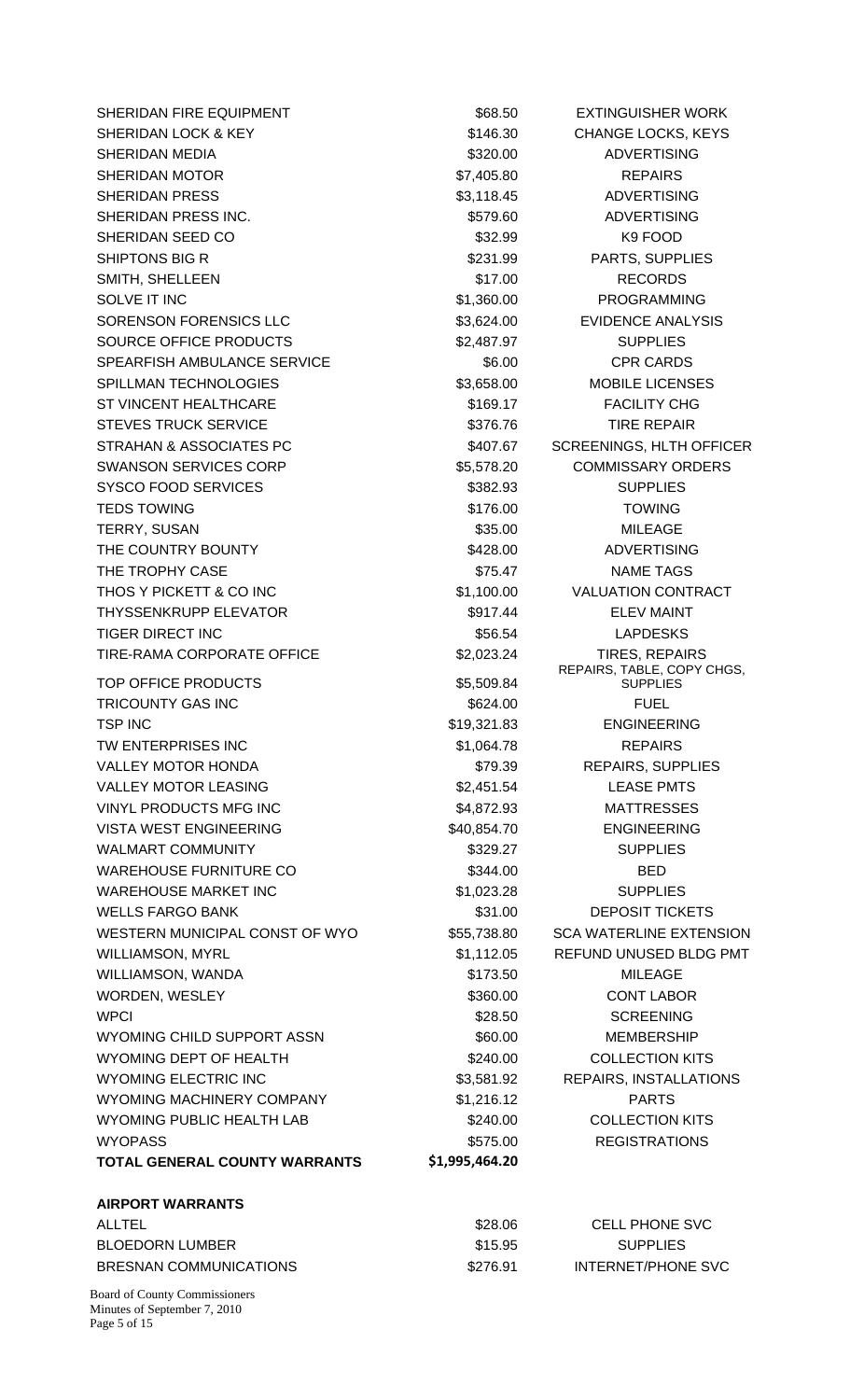| C BAR K PETROLEUM               | \$125.95     | PARTS, TRAINING                       |  |  |
|---------------------------------|--------------|---------------------------------------|--|--|
| <b>CARQUEST</b>                 | \$137.01     | <b>PARTS</b>                          |  |  |
| CED INC                         | \$77.98      | <b>PARTS</b>                          |  |  |
| <b>CITY OF SHERIDAN</b>         | \$1,464.21   | <b>UTILITIES</b>                      |  |  |
| CONAWAY, DAVID                  | \$609.00     | REFUND DEPOSIT, RENT                  |  |  |
| <b>CRAFTCO METALS SERVICES</b>  | \$72.00      | <b>MATERIAL</b>                       |  |  |
| <b>DOORMEN OVERHEAD</b>         | \$559.24     | <b>DOOR</b>                           |  |  |
| DOUGLAS PORTABLE TOILETS        | \$99.00      | PORTABLE TLT                          |  |  |
| <b>FRY CONSTRUCTION</b>         | \$57,644.00  | <b>TERMINAL BLDG UPGRADE</b>          |  |  |
| <b>FSH COMMUNICATIONS</b>       | \$70.00      | <b>PAYPHONE SERVICE</b>               |  |  |
| <b>GASES PLUS</b>               | \$1,280.82   | <b>SUPPLIES</b>                       |  |  |
| <b>GRAINGER</b>                 | \$333.23     | <b>PUMP</b>                           |  |  |
| HOME DEPOT                      | \$1,862.84   | <b>SUPPLIES</b>                       |  |  |
| <b>ICM</b>                      | \$69,538.14  | GA RAMP, ACCESS RD RECONST            |  |  |
| <b>INDUSTRIAL TOWEL</b>         | \$27.56      | <b>SUPPLIES</b>                       |  |  |
| KNECHT HOME CENTER              | \$1,646.19   | <b>MATERIAL</b>                       |  |  |
| <b>LANDONS GREENHOUSE</b>       | \$212.55     | COMPOST, BARK                         |  |  |
| <b>MASTERCARD</b>               | \$904.38     | <b>JULY BILLS</b>                     |  |  |
| <b>MAXWELL ASPHALT</b>          | \$72,572.12  | <b>TAXIWAY SEALING &amp; STRIPING</b> |  |  |
| MOHNS, STEVEN                   | \$774.00     | <b>REFUND DEPOSIT</b>                 |  |  |
| <b>MONTANA DAKOTA UTILITIES</b> | \$3,000.11   | <b>UTILITIES</b>                      |  |  |
| NAPA AUTO PARTS                 | \$84.47      | <b>PARTS</b>                          |  |  |
| OSHKOSH-MCNEILUS TRUCK & MFG    | \$20.62      | <b>PARTS</b>                          |  |  |
| <b>POSTMASTER</b>               | \$128.00     | <b>POSTAGE</b>                        |  |  |
| POWDER RIVER POWER              | \$31.36      | <b>SUPPLIES</b>                       |  |  |
| ROCKY MOUNTAIN AMBULANCE        | \$105.90     | <b>SUPPLIES</b>                       |  |  |
| SHERIDAN ACE HARDWARE           | \$121.93     | <b>PARTS</b>                          |  |  |
| SHERIDAN COMMERCIAL             | \$17.21      | <b>SUPPLIES</b>                       |  |  |
| <b>SHERIDAN PRESS</b>           | \$120.00     | <b>SUBSCRIPTION</b>                   |  |  |
| <b>SHIPTONS</b>                 | \$33.98      | <b>PARTS</b>                          |  |  |
| SMITH, TINA JO                  | \$44.00      | <b>MILEAGE</b>                        |  |  |
| <b>VISTA WEST</b>               | \$35,017.81  | <b>ENGINEERING</b>                    |  |  |
| <b>WALMART</b>                  | \$273.04     | <b>SUPPLIES</b>                       |  |  |
| WAY OIL CO                      | \$4,980.00   | <b>FUEL</b>                           |  |  |
| <b>TOTAL AIRPORT WARRANTS</b>   | \$254,309.57 |                                       |  |  |

## AGENDA

The agenda was approved as published.

## ANNOUNCEMENTS

 Chairman Maier recognized Amy Harnish, Detention Center, for five years of service to the County.

Chairman Maier reported that there are board openings on the Sheridan County Fair Association and the Sheridan County Historic Preservation Commission. Interested persons should review the County's website and submit an application to the County Commission office.

Fair Board: one unexpired term to 2012; one unexpired term to 2015.

Preservation Commission: Positions open to represent Dayton, Ranchester, and Sheridan residents, and one position for County appointment.

Chairman Maier advised that the Board has given its support to the scheduled Wyoming Biotechnology seminar scheduled here on September 16 and 17. The seminar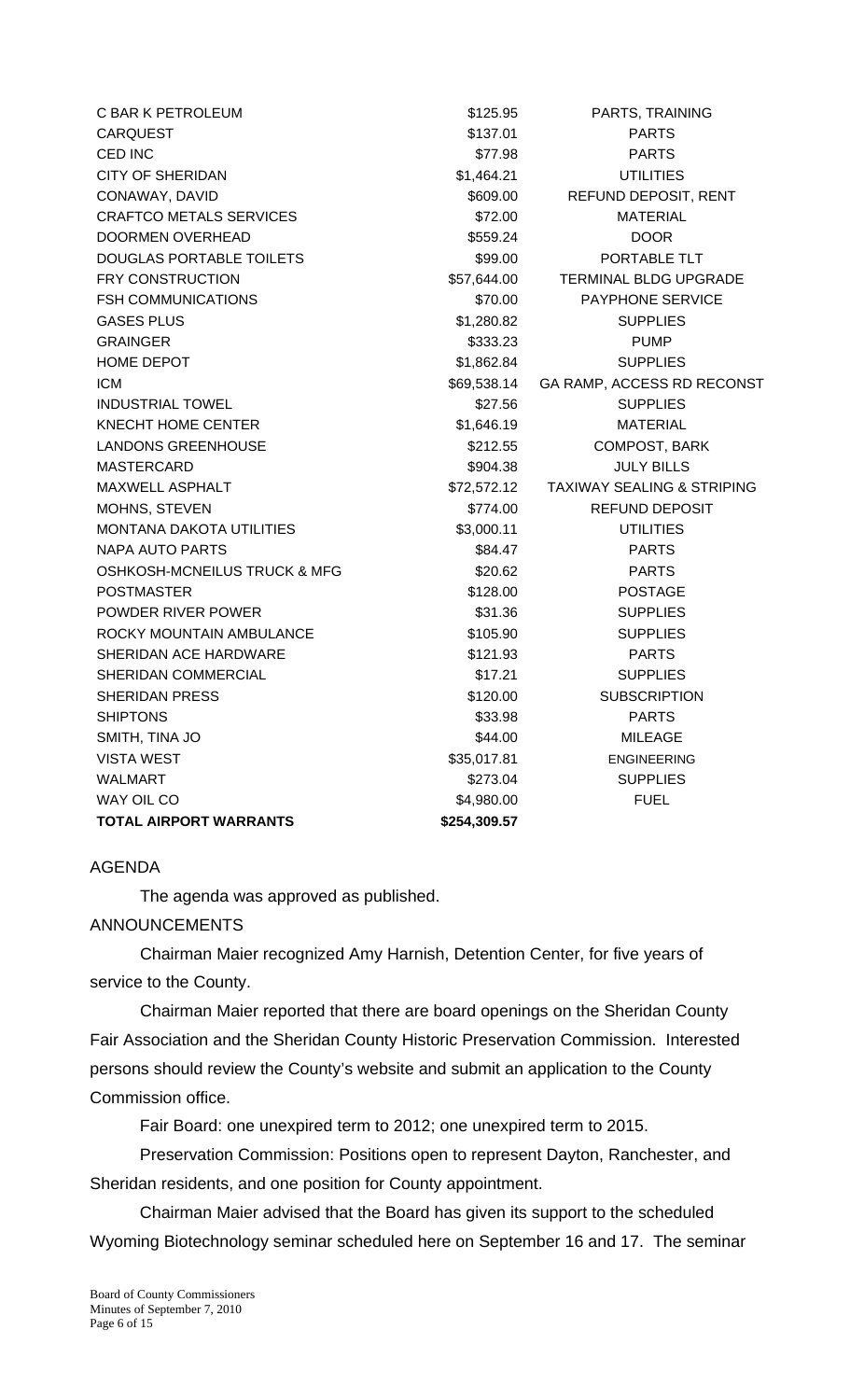will be held at Sheridan College. Speakers will introduce this growing industry and its economic potential to the rural west.

Chairman Maier noted that the Board's regularly scheduled meeting on September 21 will not be held due to an expected lack of a quorum. Most of the Commissioners will be attending the annual Wyoming Association of County Officers in Laramie. PUBLIC COMMENTS

 There were no public comments. McCORMICK CREEK MINOR SUBDIVISION

Land Development Coordinator Robin DeBolt reported that Tom Tucker, Prestfeldt Surveying, on behalf of the owners of the subdivision, had submitted a request to correct the filed plat, which had been approved in October 2008. Ms. DeBolt said the language concerning dedication of property to Sheridan County in the floodplain under note #10 should be corrected to follow the intent of the applicants and County staff to dedicate an easement to Sheridan County.

 The Board approved for filing with the County Clerk the presented corrected plat of the McCormick Creek Minor Subdivision, which corrects Note #10 to indicate the specified area as an easement for drainage and flood-way purposes rather than a dedication of property to Sheridan County.

# PRAIRIE HILLS REZONE; R-10-001

 Chairman Maier opened the public hearing at 9:12 a.m. to receive comment on this request by Prairie Hills, LLC/Jane Clark to rezone property from Urban Residential to Industrial 2. Ms. DeBolt gave the staff report noting that the rezone request would move 96.47 acres of a 227.35 acre parcel to Industrial 2 zoning. Ms. DeBolt said Ms. Clark is proposing light industrial uses on this property which is not currently served by water or sewer. She said the City of Sheridan is recommending that this property not be rezoned at this time. Ms. DeBolt outlined the differences in permitted uses in the urban residential, agricultural and industrial zoning districts, noting that the Joint Planning Area Land Use Map does not support the proposed rezone. She said County staff recommended denial of this request based on an inconsistency between the application and the Comprehensive Plan Joint Planning Area Land Use Map, questionable ability to serve the subject property with urban-type services and utilities commonly associated with intensive industrial uses, and encouraging the establishment of industrial areas adjacent to residential areas is normally considered poor community planning practice.

Jane Clark presented slides of the property and its adjoining neighbors, indicating a mix of uses. She said there is a well on the property with good water production, and that fiber-optics and copper phone lines are to the property's boundary. She said she could not find in the Zoning Rules the requirement to prove utilities before a property could be rezoned. She said that Forward Sheridan was in support of the project, but due to the County and City staffs having concerns, she asked that the Board postpone consideration of the proposal to allow her time to meet with them further to show evidence of utilities.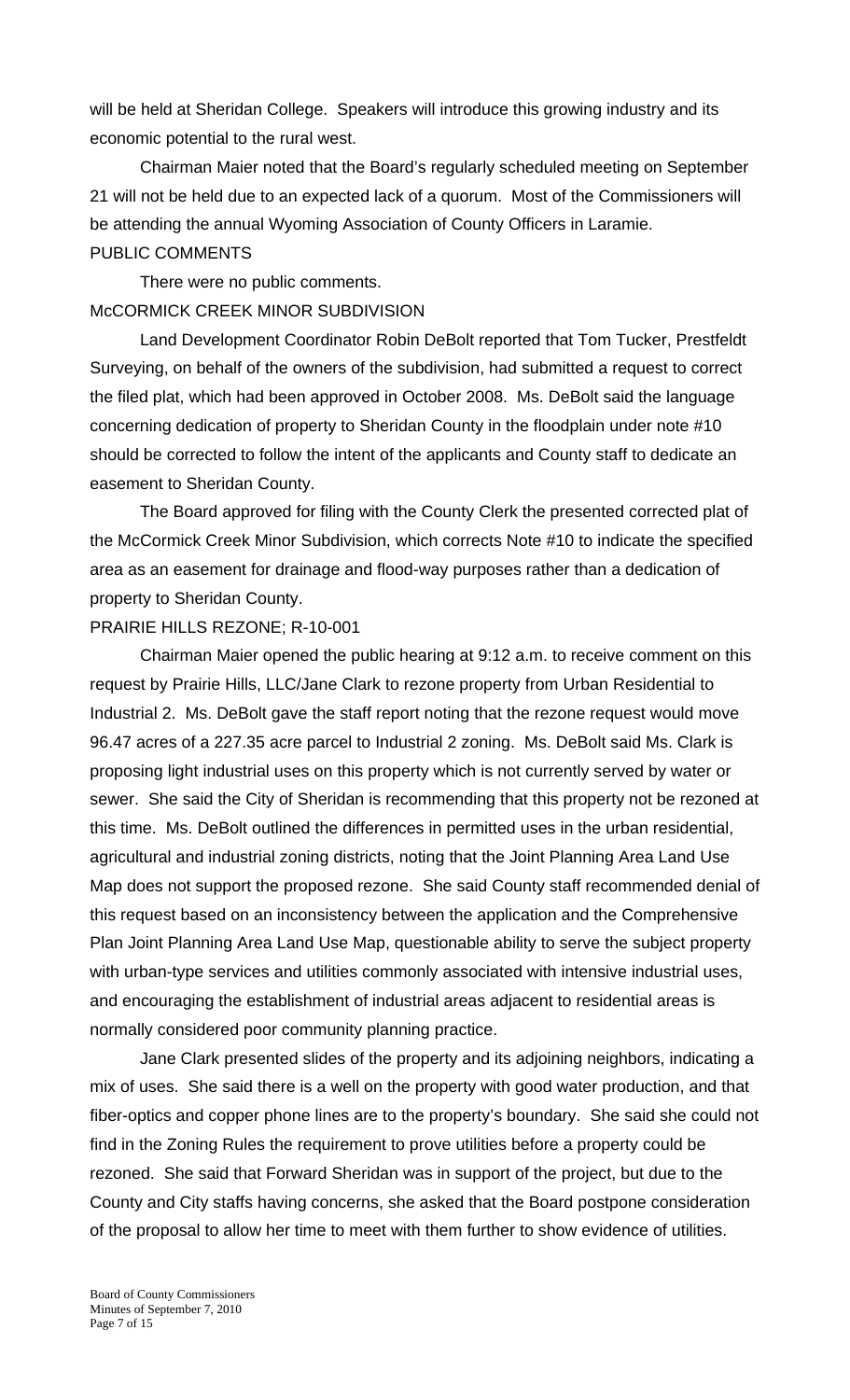She said she would like to put up a sign asking the community for suggestions on possible uses for the property. The hearing was closed at 9:25 a.m.

The Board postponed further consideration of this rezone proposal until January 18, 2011.

# DOUGLAS MINOR SUBDIVISION; S-10-003JM

 Chairman Maier advised that this subdivision requires the Board to receive waiver forms signed by the applicant and other persons attending the public hearing that they wish to waive their right to a contested case hearing. No one was in opposition and the applicants' representative, Joshua Skluzacek of Sanderson Stewart, waived this right on behalf of his clients.

 Chairman Maier opened the public hearing at 9:31 a.m. to receive comment on this request for a two-lot subdivision, accessed off U.S. Highway 14 (Brundage Lane). Ms. DeBolt gave the staff report, noting that the proposed subdivision consists of 2.08 acres and is zoned Commercial 1. The property has a residence, out-buildings and a business. Ms. DeBolt said Commercial 1 zoning does not permit residential use, however, the existing residence is a legal non-conforming use at this time. She commented that letters from utilities and the City have stated the proposed easements are satisfactory. The Rules state central water and sewer are required for lot areas under 2 acres in Commercial 1 zoning districts. The Planning and Zoning Commission recommended approval and the City of Sheridan has approved with a variance. The individual water taps to the lots have been installed to the City's satisfaction.

 Mr. Skluzacek said the owner plans to sell the day care business, and that he understands that the existing legal residential use would cease if changed. The hearing was closed at 9:35 a.m.

 With the assurance that the applicants have satisfied the City of Sheridan's condition on utility improvements; and the Board noting that the City has granted a variance from its depth to front ratio requirement of 2.5 to 1 for Lot 1, the Board approved the Douglas Minor Subdivision, creating a two-lot subdivision with the condition that building permits and inspections shall be required. The Board will issue Findings of Fact Conclusions of Law supporting its decision.

## ZONING RULES

 County Planner Mark Reid stated that the Planning and Zoning Commission would provide the Board with a recommendation after its meeting on October 13, 2010 on whether a Conservation Design Subdivision alternative should be added to the Zoning Rules. The Board approved Resolution 10-09-029, giving the Board's authorization to the Planning Office to proceed with the public process to amend the Zoning Rules to incorporate the Conservation Design Subdivision alternative.

## **RESOLUTION 10-09-029**

## **RESOLUTION GIVING PUBLIC NOTICE OF SHERIDAN COUNTY'S INTENT TO AMEND THE RULES AND REGULATIONS GOVERNING ZONING, SHERIDAN COUNTY, WYOMING**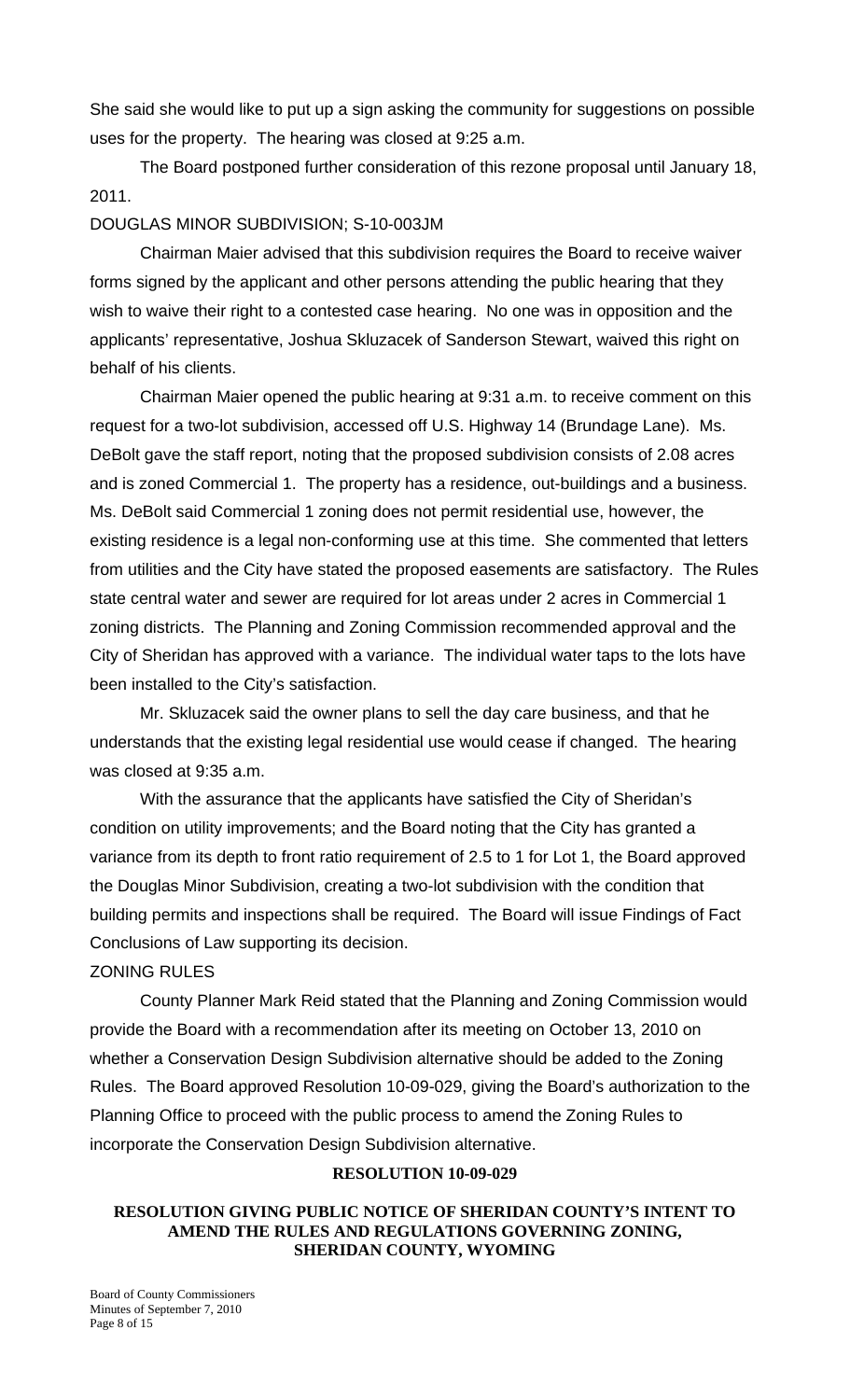**WHEREAS,** Wyoming Statutes §§ 18-5-101 to 18-5-107; 18-5-201 to 18-5-208 authorize the Sheridan County Board of County Commissioners to promote the public health, safety, morals and general welfare of the county by regulating and restricting the location and use of buildings and structures, and the use, condition of use or occupancy of lands for residence, recreation, agriculture, industry, commerce, public use and other purposes in the unincorporated area of the county; and

**WHEREAS**, pursuant to Wyo. Stat. §§ 18-5-202 (b) and (c), the Board of County Commissioners ("Board") intends to amend the current Rules and Regulations Governing Zoning in Sheridan County ("Zoning Rules"); and

**WHEREAS,** the purpose of the proposed amendments are to implement the Sheridan County Comprehensive Plan and allow creative design of Conservation Design Subdivisions as an alternative to conventional subdivisions; and

**WHEREAS**, specific proposed amendments include new definitions; lot area and density requirements for particular zoning districts; and development standards for stream protection and steep slopes; and

### WHEREAS**, the proposed amendments meet minimum substantive state statutory requirements.**

**NOW, THEREFORE, BE IT RESOLVED BY THE GOVERNING BODY OF SHERIDAN COUNTY, WYOMING,** that notice is hereby given to the public that Sheridan County intends to amend the Zoning Rules for the noted purposes. Copies of the proposed amendments may be obtained from the Sheridan County Commissioners' Office or County Public Works Department, 224 S. Main Street, Sheridan WY; that all interested persons may submit written comments to the Sheridan County Commissioners, 224 S. Main Street, Suite B1, Sheridan WY 82801, no later than 12 Noon on October 25, 2010; that there shall be a public hearing on these proposed amendments on November 2, 2010 at a regular meeting of the Board of County Commissioners that commences at 9:00 a.m. in the Commissioners Board Room, second floor of the County Courthouse, Sheridan, Wyoming, and that this notice shall be published twice in The Sheridan Press as soon as practically possible.

**DATED** this \_\_\_\_\_\_ day of \_\_\_\_\_\_\_\_\_\_\_\_\_\_\_\_\_\_\_\_\_\_\_\_ 2010.

BOARD OF COUNTY COMMISSIONERS Sheridan County, Wyoming Attest: /s/Steve Maier, Chairman /s/Eda S. Thompson, County Clerk (Signature notarized)

## DIVISION OF LAND RULES

 The Board approved Resolution 10-09-030, giving the Board's authorization to the Planning Office to proceed with the public process to amend the Land Division Rules to incorporate the Conservation Design Subdivision alternative.

## **RESOLUTION 10-09-030**

#### **PUBLIC NOTICE OF SHERIDAN COUNTY'S INTENT TO AMEND THE RULES AND REGULATIONS GOVERNING DIVISION OF LAND IN SHERIDAN COUNTY**

 **WHEREAS**, Wyo. Stat. §§ 34-12-101 to 34-12-115; 18-5-101 to 18-5-107; 18-5-201 to 18- 5-207; 18-5-301 to 18-5-317 authorize Sheridan County, in promoting the public health, safety, morals and general welfare of the county, to regulate the subdivision of land in unincorporated Sheridan County; and

**WHEREAS**, pursuant to Wyo. Stat. §§ 16-3-101, the Board of County Commissioners ("Board") plans to amend the current Rules and Regulations Governing Division of Land in Sheridan County ("Land Division Rules"); and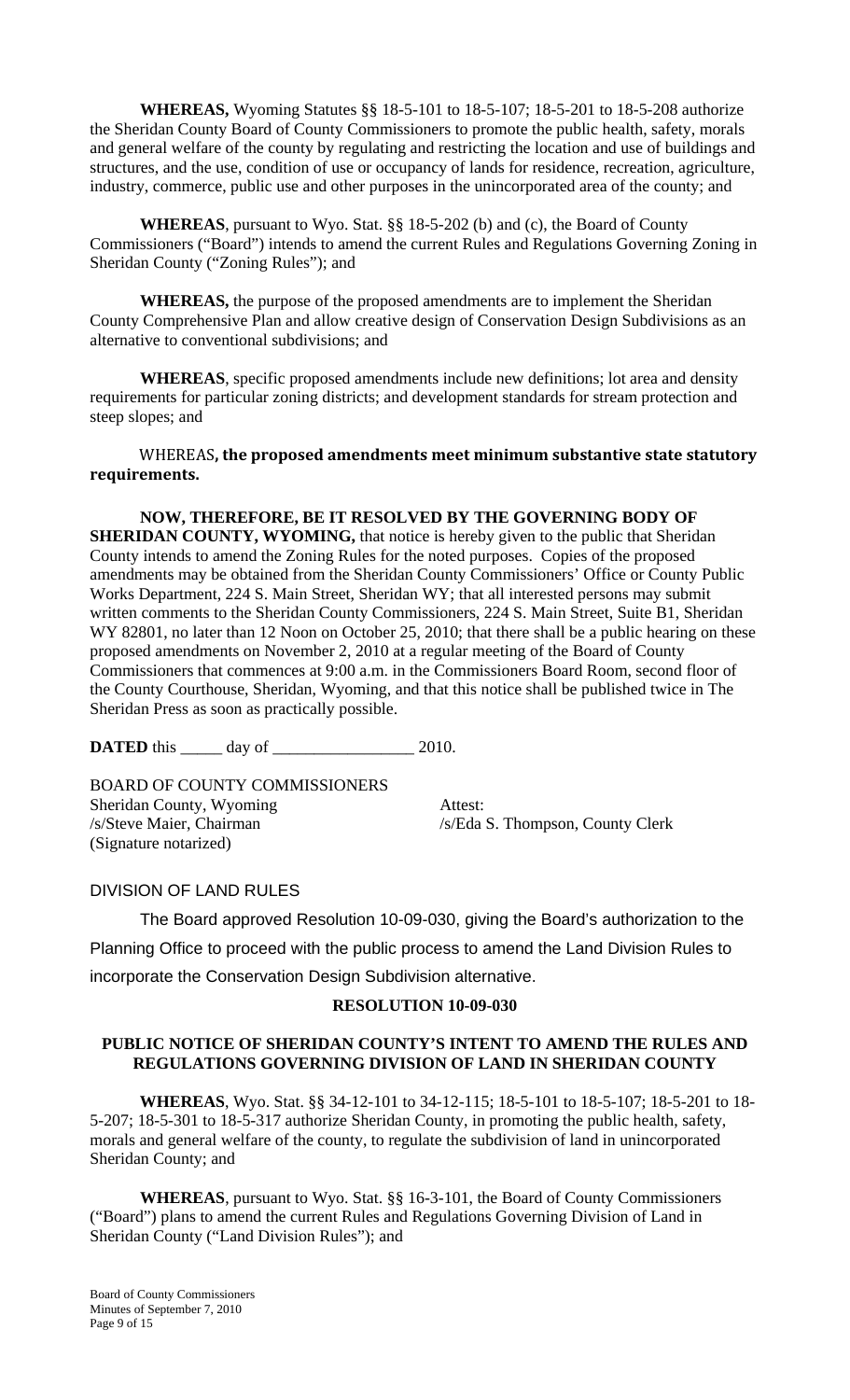**WHEREAS,** the purpose of the proposed amendments are to implement the Sheridan County Comprehensive Plan and allow creative design of Conservation Design Subdivisions as an alternative to conventional subdivisions; and

**WHEREAS**, specific proposed amendments include new definitions; create Conservation Design Subdivisions as a new class of subdivision; set forth specific rules on applicability, submittal and review requirements, design standards, conservation area management/ownership responsibilities; and modify infrastructure provisions; and

## WHEREAS**, the proposed amendments meet minimum substantive state statutory requirements.**

**NOW, THEREFORE, BE IT RESOLVED BY THE GOVERNING BODY OF SHERIDAN COUNTY, WYOMING,** that notice is hereby given to the public that Sheridan County intends to amend the Land Division Rules for the noted purposes. Copies of the proposed amendments may be obtained from the Sheridan County Commissioners' Office or County Public Works Department, 224 S. Main Street, Sheridan WY; that all interested persons may submit written comments to the Sheridan County Commissioners, 224 S. Main Street, Suite B1, Sheridan WY 82801, no later than 12 Noon on October 25, 2010; that there shall be a public hearing on these proposed amendments on November 2, 2010 at a regular meeting of the Board of County Commissioners that commences at 9:00 a.m. in the Commissioners Board Room, second floor of the County Courthouse, Sheridan WY, and that this notice shall be published twice in The Sheridan Press as soon as practically possible.

**DATED** this day of 2010.

BOARD OF COUNTY COMMISSIONERS Sheridan County, Wyoming Attest: /s/Steve Maier, Chairman /s/Eda S. Thompson, County Clerk (Signature notarized)

## SADDLE VIEW MEADOWS SUBDIVISION

 Ms. DeBolt said this five-lot subdivision was approved on September 2, 2008 with two conditions, one of which required a Subdivision Improvements Agreement be executed and a letter of credit submitted in the amount of the proposed improvements. The owner is now requesting that signatures be withheld from the final plat until these improvements are made and approved. Commissioner Rolston advised that the applicants were not in attendance due to other commitments. Upon a question by Commissioner Cram, Deputy County Attorney Lynn Smith advised that the improvements must be completed no later than two-years after the date of approval.

 The Board amended the conditions of approval for the Saddle View Meadows Subdivision approved on September 2, 2008 to read:

- 1. The applicant shall sign a subdivision agreement with Sheridan County for the withholding of signatures on the final plat until the improvements are completed, inspected and approved by the Public Works Department.
- 2. Building permits and inspections will be required.

The Board then authorized the Chairman to execute the submitted Subdivision Improvements Agreement for Saddle View Meadows Subdivision.

## PUBLIC HEALTH

 The Board approved the contract with the Wyoming Department of Health for the Sheridan County Public Health office to plan, deliver, and evaluate coordinated Maternal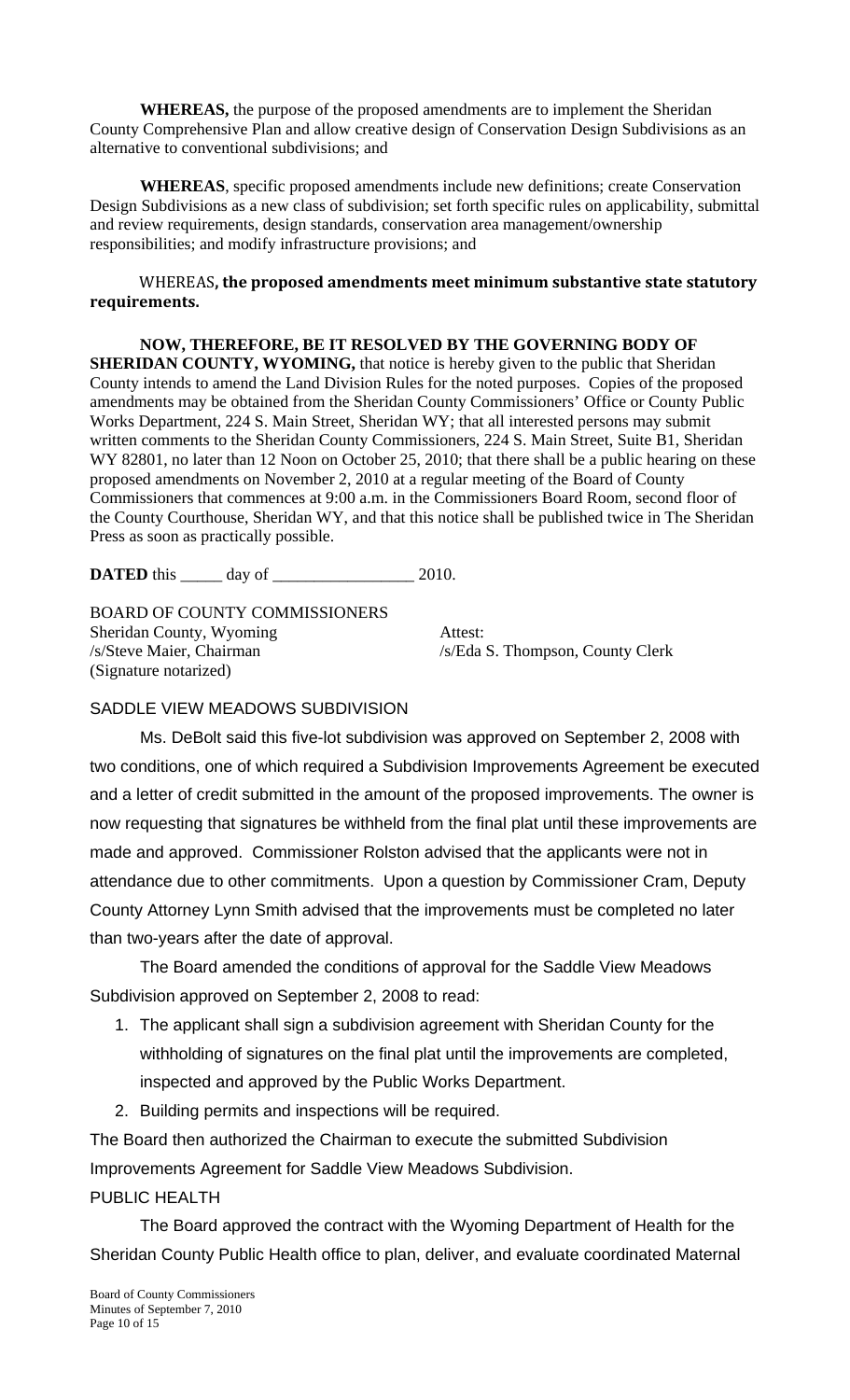and Child Health services, in an amount not to exceed \$50,736, for a term October 1, 2010 through June 30, 2011.

# FAIRGROUNDS

 County Engineer Ken Muller advised that six bids were received for the design and improvements to the north entrance of the Fairgrounds. Commissioner Maier said this is part of the Master Plan for the Fairgrounds and that other changes to the general traffic flow would be noticed by the public. The Board awarded the bid for the north entrance project to Fletcher Construction, in the amount of \$99,991, and authorized the Chairman to sign the agreement, contingent upon the approval of the Deputy County Attorney. ROAD VACATION

 Having been filed in proper form, the Board acknowledged a request to vacate an alley in Block 78, Downers Addition, between 16th and 17th Streets. The Board appointed County Engineer Ken Muller as viewer in this matter and set October 19, 2010 to receive his written report. The Deputy County Clerk was requested to give public notice of this petition and to send the same to known adjoining landowners. ONE CENT OPTIONAL

 Chairman Maier said that the Commissioners had spent much time reviewing the applications for tax funding that included past income tax documents and audits. Commissioner Ringley said that it is important for the public to know that the Board wanted to ensure the funding would be spent for the specific purposes stated in the applications; and that an annual report would be required. Chairman Maier thanked the public for their response to the survey and that the Board kept their comments in mind. The Board approved Resolution 10-09-031, setting out the recommended funding allocations for consideration by the voters this November.

## RESOLUTION 10-09-031 PRIORITIZATION OF RECIPIENTS AND AMOUNTS OPTIONAL ONE CENT SALES AND USE TAX SHERIDAN COUNTY, WYOMING

WHEREAS, the Board of County Commissioners of Sheridan County, Wyoming did unanimously support the continuance of the Optional One Cent Sales and Use Tax by Resolution 10-08-028; and

- WHEREAS, the Board of County Commissioners of Sheridan County did approve and give written notification to the Sheridan County Clerk that the proposition to continue the Optional One Cent Sales and Use Tax for an additional four years should be placed before the voters at the next general election in November 2010, pursuant to W.S. 39-15-204(a)(i).
- NOW, THEREFORE, BE IT RESOLVED that the Board of County Commissioners for Sheridan County has prioritized requests for funding through the One-Cent Optional Sales and Use Tax and designate the recipients in the amounts so indicated, totaling \$1,920,000.
- BE IT FURTHER RESOLVED that if the proposition is approved by the voters of Sheridan County, and so long as a recipient uses such funding in the manner described in recipient's application, recipient shall receive quarterly allotments of funding, commencing October, 2011, with the last payment due in June 2015. If tax collections fall short of projection, such allotments may be adjusted.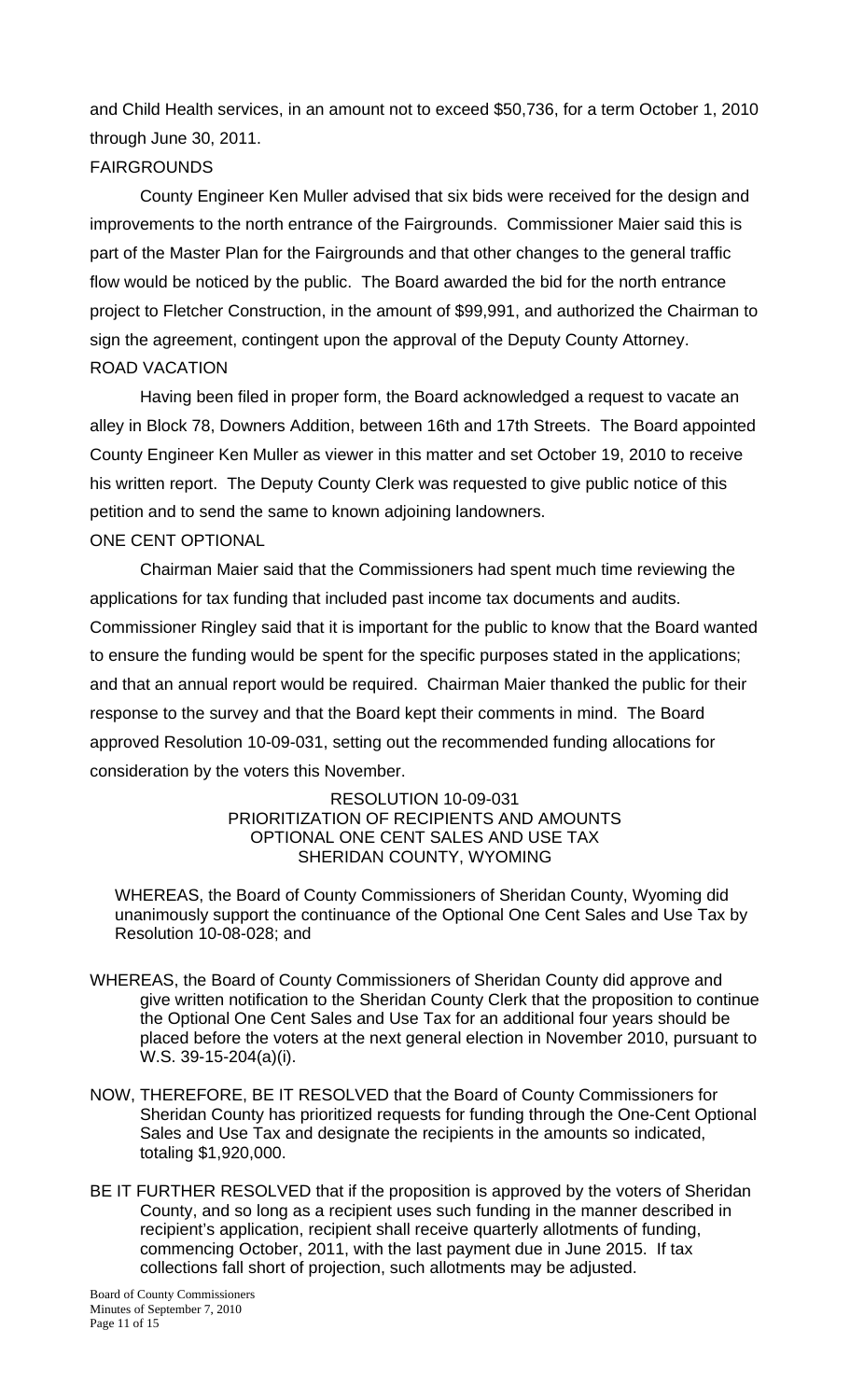BE IT FURTHER RESOLVED that recipients shall be required to prepare and submit an annual report detailing how funds were utilized.

#### PUBLIC SAFETY (36.20%, not to exceed \$695,000)

Sheriff Patrol Cars \$ 100,000 Emergency Services<br>
Juvenile Justice Program<br>
3 180,000 Juvenile Justice Program  $$ 180,000$ Rural Fire Districts **\$ 100,000** Search & Rescue \$ 15,000 Total Public Safety **\$ 695,000** FACILITIES AND INFRASTRUCTURE (33.07%, not to exceed \$635,000) Road and Bridge Capital Equipment  $$ 250,000$ <br>Sheridan County Airport Capital Projects  $$ 200,000$ Sheridan County Airport Capital Projects Sheridan County Library Capital Projects \$ 110,000 Sheridan County Fairgrounds Capital Projects \$ 75,000 Total Facilities & Infrastructure \$ 635,000 PUBLIC HEALTH (10.94%, not to exceed \$210,000) Sheridan Memorial Hospital **\$175,000** Northern Wyoming Mental Health Center  $$25,000$ Free Clinic of Sheridan County  $$ 10,000$ Total Public Health  $$210,000$ SENIORS AND FAMILY (4.43%, not to exceed \$85,000) Senior Citizens Center \$ 45,000 Advocacy & Resource Center  $$ 15,000$ Child Advocacy Services \$ 15,000 Renew/Public Transportation  $$ 10,000$ Total Seniors and Family  $$85,000$ PARKS, PATHWAYS, RECREATION AND OPEN SPACE (4.30%, not to exceed \$82,500) Sheridan Community Land Trust  $$20,000$ Sheridan County Conservation District  $$30,000$ Tongue River Community Center **\$ 12,500** Conservation Reserve **\$ 20,000** Total Parks, Pathways, Recreation And Open Space \$ 82,500

> HERITAGE, HISTORY AND ARTS (2.71%, not to exceed \$52,000)

| <b>Sheridan Heritage Center</b>           | \$25,000 |
|-------------------------------------------|----------|
| <b>Sheridan County Historical Society</b> | \$20,000 |
| <b>Sheridan Arts Council</b>              | 2.000    |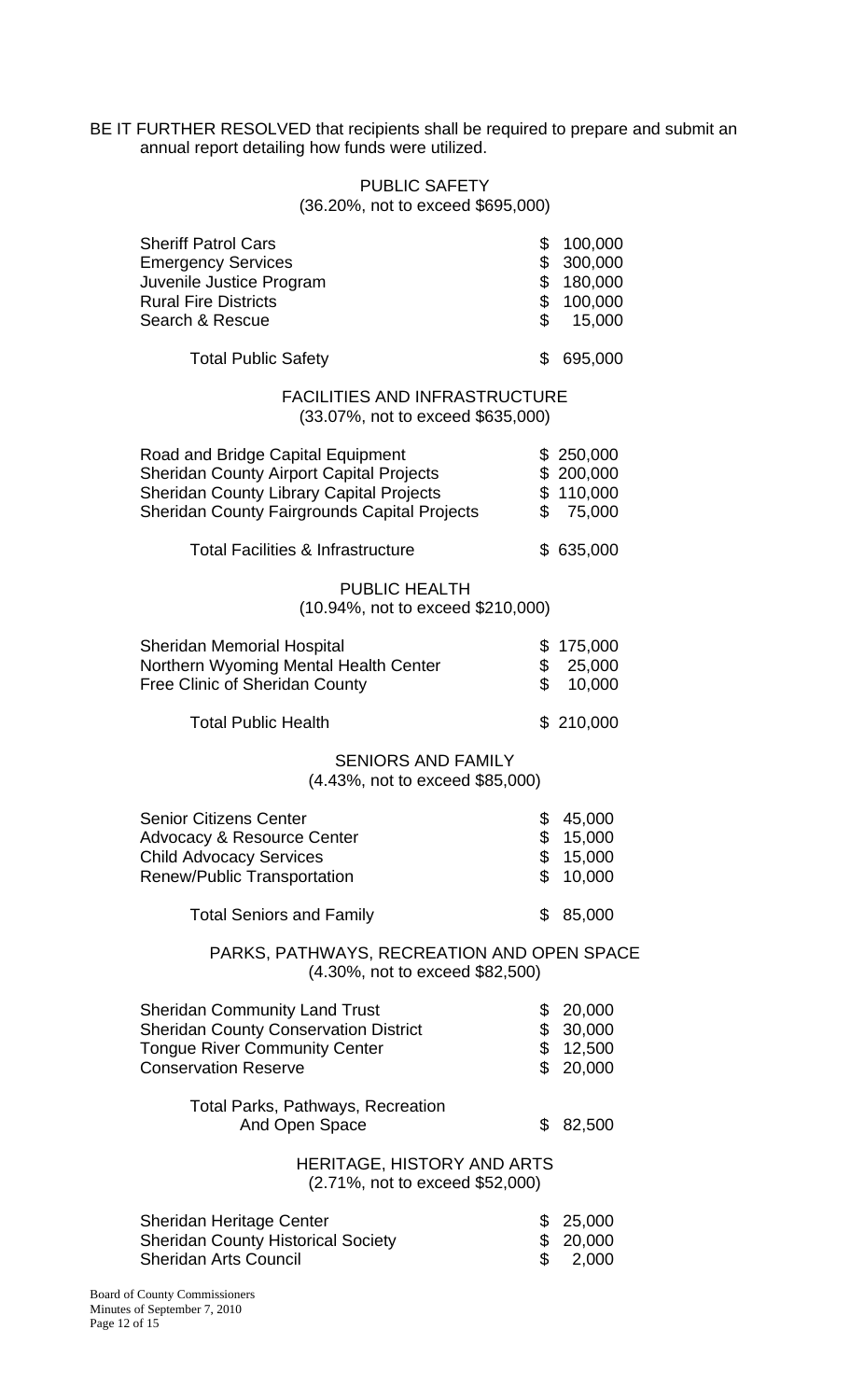| <b>WYO Theater</b>                                                                                                             | \$                   | 5,000                               |
|--------------------------------------------------------------------------------------------------------------------------------|----------------------|-------------------------------------|
| Total Heritage, History and Arts                                                                                               | \$                   | 52,000                              |
| <b>HOUSING AND SHELTER</b><br>(4.17% not to exceed \$80,000)                                                                   |                      |                                     |
| Dog and Cat Shelter<br><b>VOA Community Shelter</b><br><b>Sheridan Housing Action Committee</b><br><b>Habitat for Humanity</b> | \$<br>\$<br>\$<br>\$ | 15,000<br>50,000<br>10,000<br>5,000 |
| <b>Total Housing and Shelter</b>                                                                                               | \$                   | 80,000                              |
| ECONOMIC AND COMMUNITY DEVELOPMENT<br>(2.19%, not to exceed \$42,000)                                                          |                      |                                     |
| <b>Forward Sheridan</b><br>Downtown Sheridan Association<br><b>Sheridan County Chamber of Commerce</b>                         | \$<br>\$<br>\$       | 20,000<br>10,000<br>12,000          |
| <b>Total Economic and Community Development</b>                                                                                | \$                   | 42,000                              |
| CONTINGENCY/DISCRETIONARY                                                                                                      |                      |                                     |
| (2.01% not to exceed \$38,000)<br>Contingency                                                                                  | \$                   | 38,500                              |

This Resolution shall remain in full force and effect until expiration by date, amendment or rescission.

DONE this 7th day of September, 2010.

BOARD OF COUNTY COMMISSIONERS Sheridan County, Wyoming **Attest:** /s/Steve Maier, Chairman /s/Eda S. Thompson, County Clerk (Signature notarized)

## STORY CENTENNIAL PARK

 Gary Meyer of the Story Park Board, Alan Weakley of the Story Lions Club, and Richard Wright of the Sheridan Recreation District were in attendance as the Board approved an allocation of \$21,000 for improvements to the Story Centennial Park. The planned improvements will provide volleyball and basketball courts, disc golf equipment, expansion of the sprinkler system, picnic table replacements, and a bear resistant trash receptacle.

## COUNTY RECREATION PROPERTIES

 The Board officially placed the 3 Poles County Recreation Area and the Kleenburn County Recreation Area under the management of the Sheridan County Parks and Recreation Board, effective dates retroactive to May 5, 2009 and November 17, 2009 respectively.

## COMMUNITY PLANNING MONTH

 The Chairman proclaimed October as Community Planning Month, recognizing the importance of the planning process and the Board's support of the County Planner and his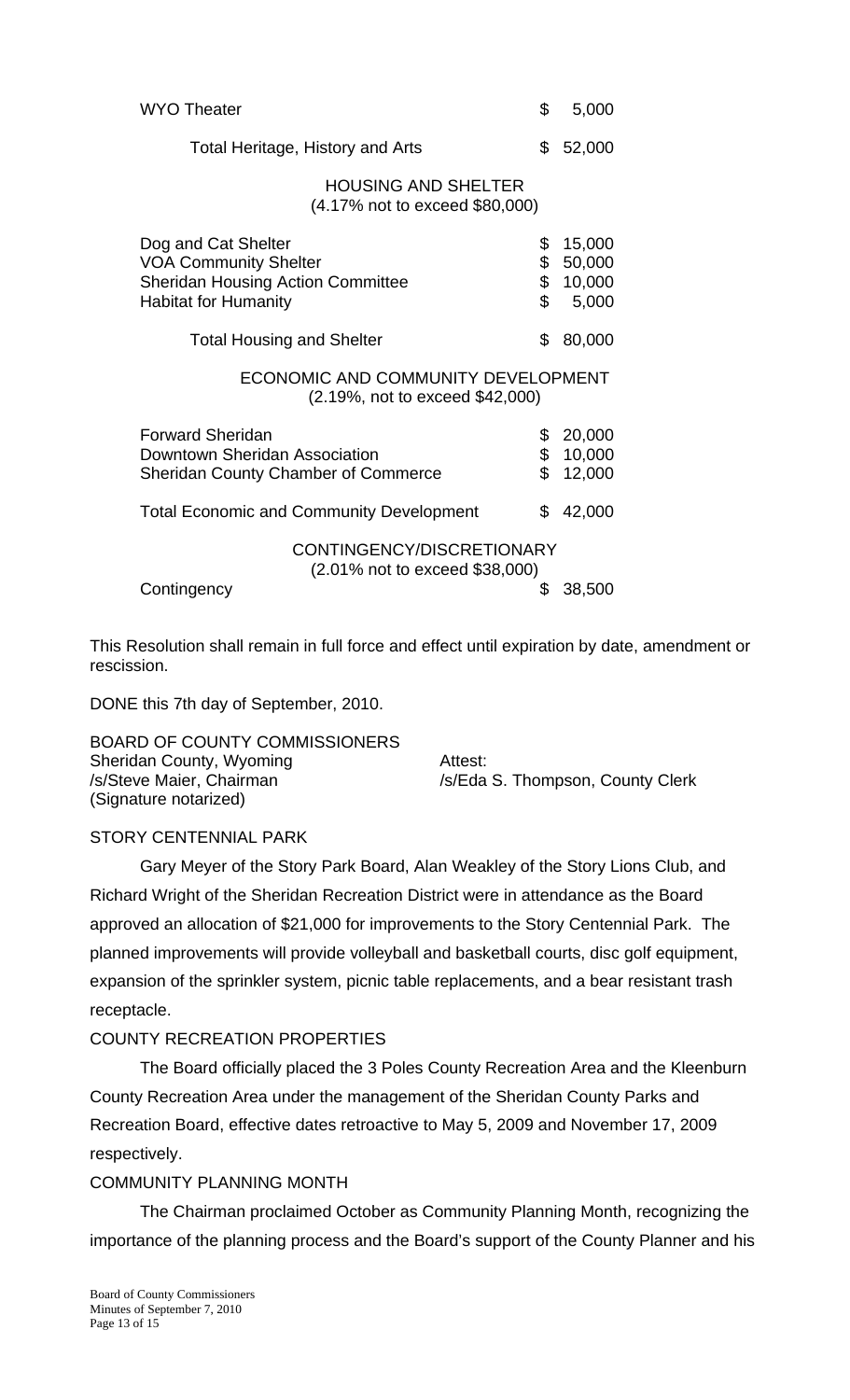staff as they assist in charting the further implementation of the Sheridan County Comprehensive Plan.

#### PROCLAMATION COMMUNITY PLANNING MONTH

**WHEREAS**, the Board of Sheridan County Commissioners recognizes that change is constant and affects the city, towns, and rural areas of our county; and

**WHEREAS,** adopted plans help manage change in a way that provides better choices for how people work and live; and

**WHEREAS,** community planning provides an opportunity for all residents to be meaningfully involved in making the choices that determine the future of our community; and

**WHEREAS,** the full benefits of planning require public officials and citizens who understand, support, and demand excellence in planning and plan implementation; and

**WHEREAS**, the month of October is designated as National Community Planning Month throughout the United States of America and its territories, and

**WHEREAS**, the American Planning Association and its professional institute, the American Institute of Certified Planners, endorse National Community Planning Month as an opportunity to highlight the contributions that sound planning and plan implementation make to the quality of our residential neighborhoods and environment; and

**WHEREAS**, the celebration of National Community Planning Month gives us the opportunity to publicly recognize the participation and dedication of the members of planning commissions and the citizen planners of our community who have contributed their time and expertise to the improvement of Sheridan County; and

**WHEREAS,** Sheridan County continues its commitment to its own Comprehensive Plan with the participation of its citizens, and recognizes the valuable contributions made by other planning professionals and organizations in the county.

NOW, THEREFORE, BE IT RESOLVED that the month of October 2010 is hereby designated as Community Planning Month in the County of Sheridan in conjunction with the celebration of National Community Planning Month.

ADOPTED this seventh day of September, 2010.

BOARD OF COUNTY COMMISSIONERS Sheridan County, Wyoming /s/Steve Maier, Chairman; Attest: /s/Eda S. Thompson, County Clerk

## HISTORIC PRESERVATION COMMISSION

The Board reappointed Jim Laughrey to the Commission, for a three year term

running to June 30, 2013. The Board also reappointed Billie Little to a three year term running to September 30, 2013.

## ADJOURNMENT

 There being no further business to come before the Board, the meeting was adjourned at 10:00 a.m.